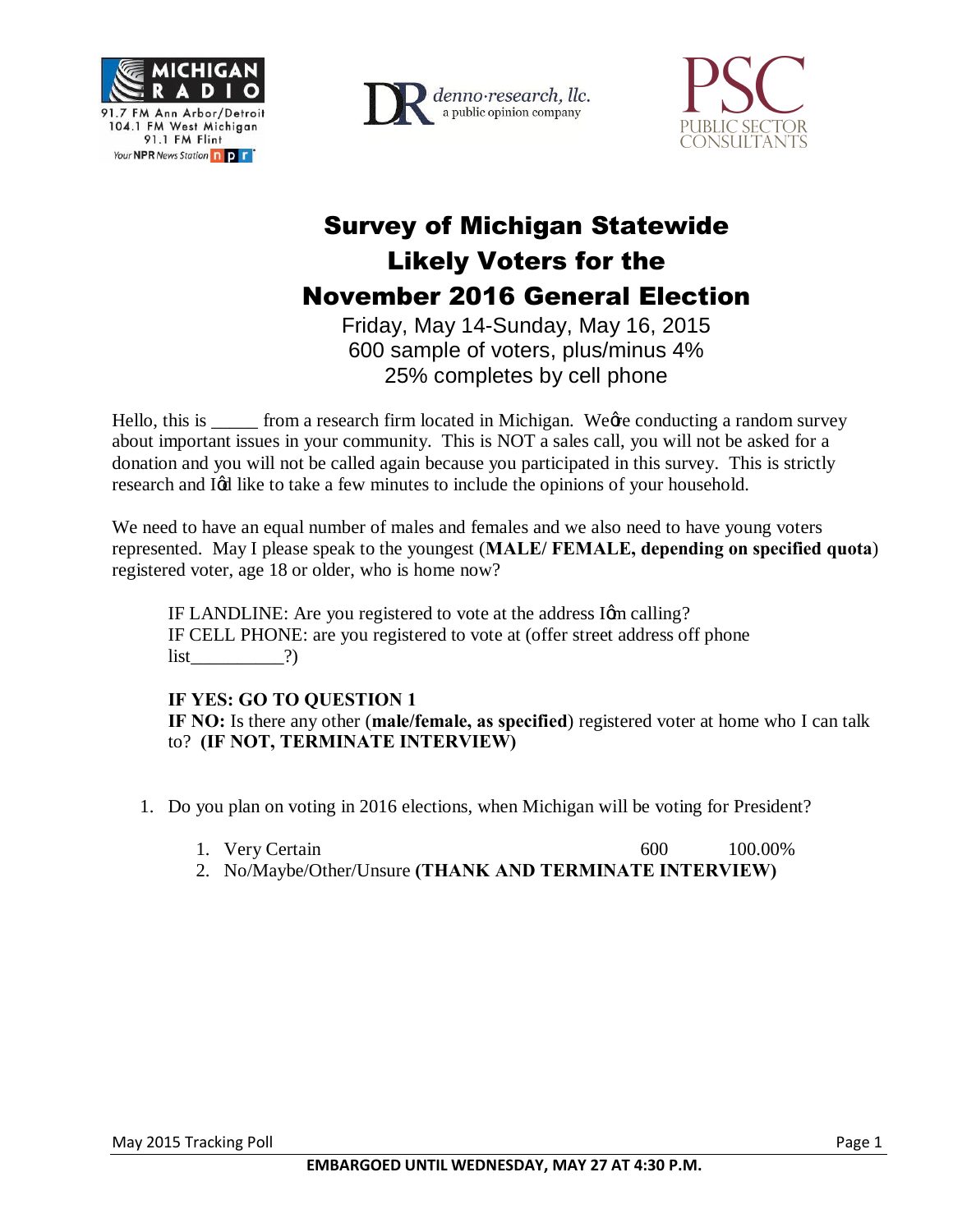7. Governor Snyder has proposed the state assist in paying down \$483 million in debts for Detroit Public Schools. Should the state assist in paying the debts of Detroit Public Schools?

| 1. Yes [GO TO QUESTION 8]                      | 166  | 27.7% |
|------------------------------------------------|------|-------|
| 2. No [SKIP TO QUESTION 9]                     | 388. | 64.7% |
| 3. Dong know [VOLUNTEERED GO TO QUESTION 8] 34 |      | 5.7 % |
| 4. Refused/other [VOLUNTEERED]                 | 12   | 2.0%  |

8. [IF  $\tilde{\text{o}}$ YES OR  $\tilde{\text{o}}$ DON $\delta$ T KNOW $\tilde{\text{o}}$  IN Q. 7] Governor Rick Snyder has proposed that the state pay down \$483 million in debts for Detroit Public Schools. The money to do this will come from all other Michigan schools, and will cost approximately \$50 for each non-Detroit student each year for several years. Should this proposal be approved by the legislature?

| 1. Yes                         | -86 | 43.0%   |
|--------------------------------|-----|---------|
| 2. No.                         | 85  | 42.5%   |
| 3. Don't know [VOLUNTEERED]    | 29  | 14.5%   |
| 4. Refused/other [VOLUNTEERED] |     | $0.0\%$ |

9. The state has controlled Detroit Public Schools since 2009 with a state appointed emergency manager. Which of the following would be the best model to oversee Detroit Public Schools right now? [ROTATEô ONE OPTION ONLY]

| 1. Continue that state-appointed emergency manager   | 124 | 20.7 %  |
|------------------------------------------------------|-----|---------|
| 2. Locally elected school board                      | 163 | 27.2 %  |
| 3. School board appointed by governor                | 26  | 4.3 %   |
| 4. School board appointed by mayor                   | 29  | 4.8 %   |
| 5. School board appointed by both mayor and governor | 211 | 35.2 %  |
| 6. Don't know [VOLUNTEERED]                          | 45  | 7.5 %   |
| 7. Refused/other [VOLUNTEERED]                       | ∍   | $0.3\%$ |

10. In the City of Detroit, there are approximately as many charter schools as traditional school buildings, about 100 each, and roughly half of Detroit ts students attend charter schools. When thinking about the number of charter schools in Detroit, which statement most closely matches your opinion: [ROTATEô ONE OPTION ONLY]

| 1. Opening more charter schools to serve more children would improve education      |                                                                                 |        |  |
|-------------------------------------------------------------------------------------|---------------------------------------------------------------------------------|--------|--|
| performance in Detroit                                                              | 160                                                                             | 26.7%  |  |
| 2. Closing charter schools so more children are served by traditional schools would |                                                                                 |        |  |
| improve education performance in Detroit                                            |                                                                                 | 19.0%  |  |
|                                                                                     | 3. Changing the number of charter schools would neither help nor hurt education |        |  |
| performance in Detroit                                                              | 247                                                                             | 41.2 % |  |
| 4. Don't know [VOLUNTEERED]                                                         | 75                                                                              | 12.5%  |  |
| 5. Refused/other [VOLUNTEERED]                                                      |                                                                                 | $07\%$ |  |